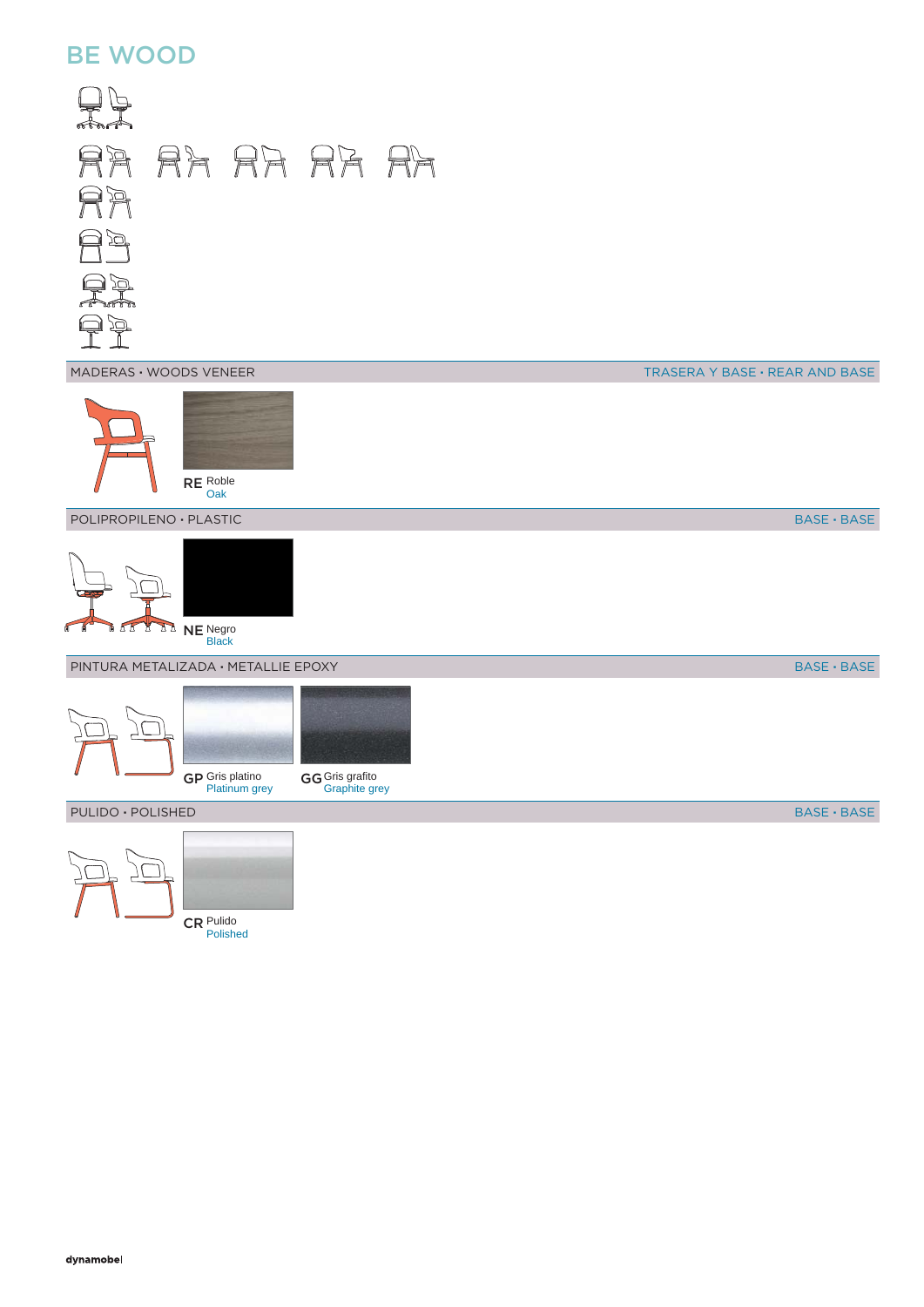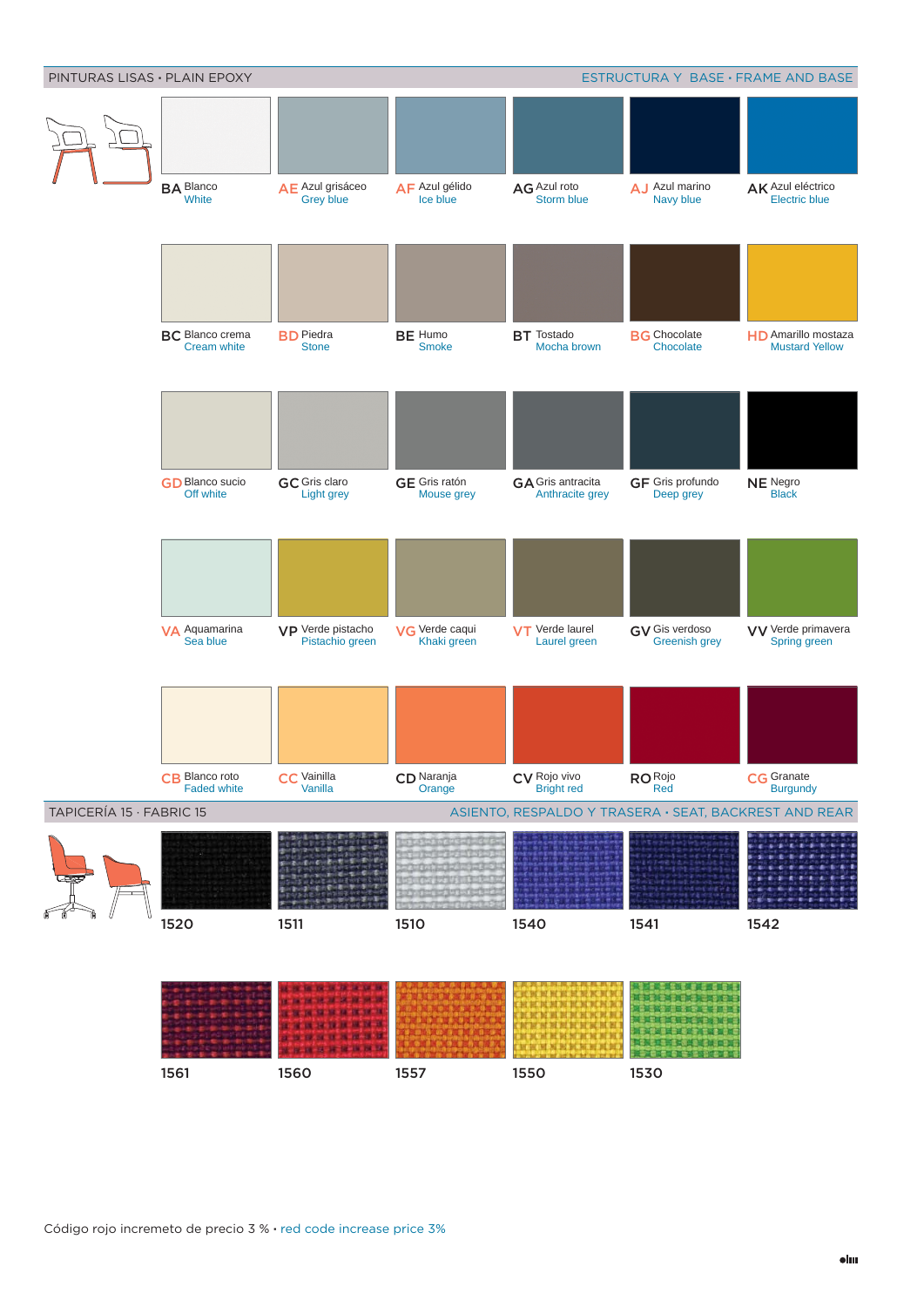



3181

TAPICERÍA 33 · FABRIC 33

ASIENTO, RESPALDO Y TRASERA **·** SEAT, BACKREST AND REAR







## TAPICERÍA 51 · FABRIC 51

ASIENTO, RESPALDO Y TRASERA **·** SEAT, BACKREST AND REAR



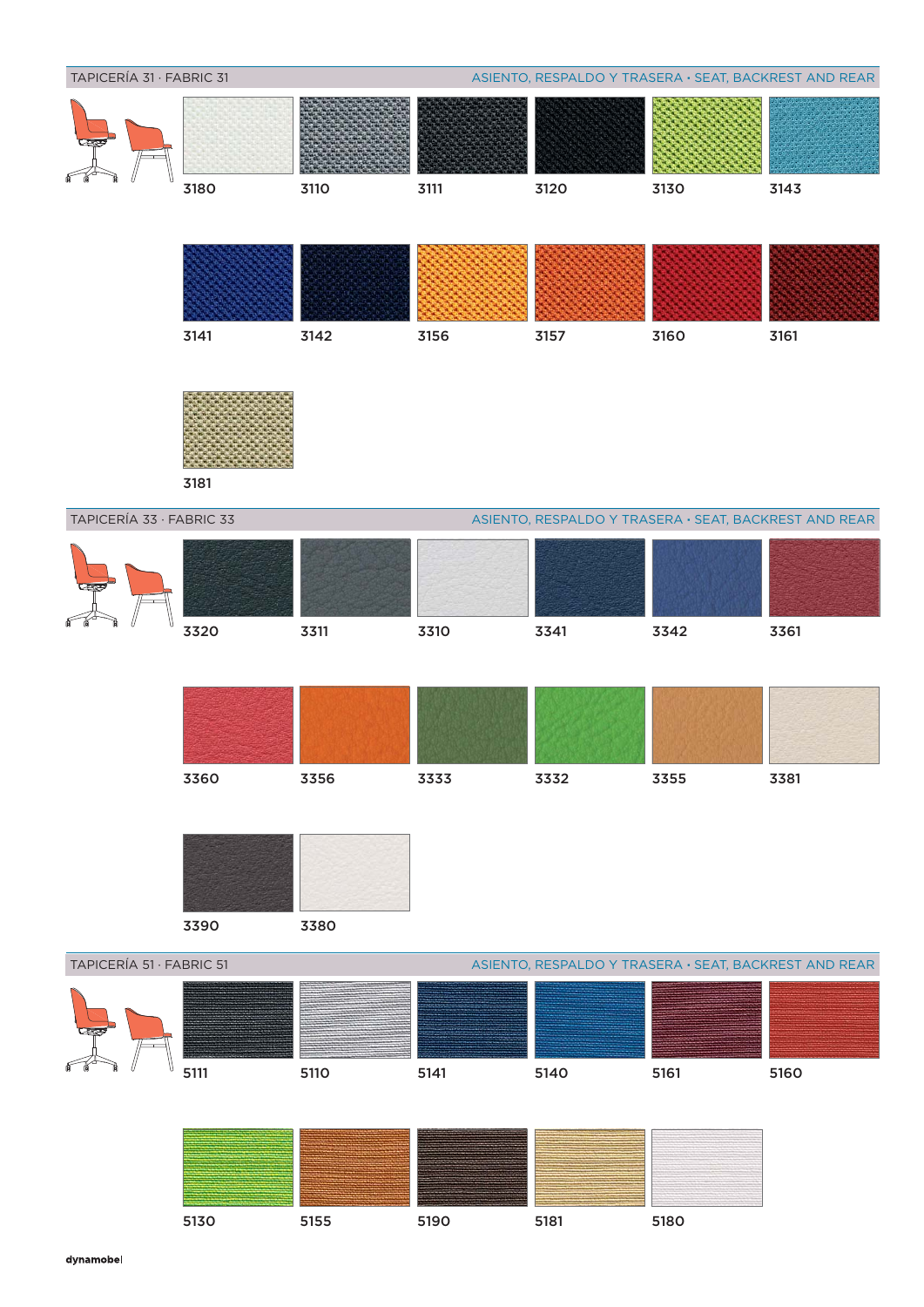| TAPICERÍA GS · FABRIC GS |                  |                                                       |             | ASIENTO, RESPALDO Y TRASERA · SEAT, BACKREST AND REAR |             |                                                       |  |  |
|--------------------------|------------------|-------------------------------------------------------|-------------|-------------------------------------------------------|-------------|-------------------------------------------------------|--|--|
|                          |                  |                                                       |             |                                                       |             |                                                       |  |  |
|                          | GS20             | <b>GS10</b>                                           | GS41        | GS42                                                  | GS47        | GS46                                                  |  |  |
|                          |                  |                                                       |             |                                                       |             |                                                       |  |  |
|                          | <b>GS12</b>      | GS14                                                  | <b>GS16</b> | GS69                                                  | GS61        | <b>GS56</b>                                           |  |  |
|                          |                  |                                                       |             |                                                       |             |                                                       |  |  |
|                          | <b>GS57</b>      | <b>GS33</b>                                           | <b>GS35</b> | <b>GS36</b>                                           |             |                                                       |  |  |
| TAPICERÍA GM · FABRIC GM |                  |                                                       |             |                                                       |             | ASIENTO, RESPALDO Y TRASERA · SEAT, BACKREST AND REAR |  |  |
|                          |                  |                                                       |             |                                                       |             |                                                       |  |  |
|                          | GM <sub>10</sub> | GM41                                                  | <b>GM42</b> | <b>GM47</b>                                           | <b>GM46</b> | <b>GM12</b>                                           |  |  |
|                          |                  |                                                       |             |                                                       |             |                                                       |  |  |
|                          |                  |                                                       |             |                                                       |             |                                                       |  |  |
|                          | <b>GM14</b>      | <b>GM16</b>                                           | <b>GM69</b> | GM61                                                  | <b>GM56</b> | <b>GM57</b>                                           |  |  |
|                          | <b>GM33</b>      | <b>GM35</b>                                           | <b>GM36</b> |                                                       |             |                                                       |  |  |
| TAPICERÍA 60 · FABRIC 60 |                  | ASIENTO, RESPALDO Y TRASERA · SEAT, BACKREST AND REAR |             |                                                       |             |                                                       |  |  |
|                          |                  |                                                       |             |                                                       |             |                                                       |  |  |
|                          | 6080             | 6010                                                  | 6011        | 6043                                                  | 6042        | 6020                                                  |  |  |
|                          |                  |                                                       |             |                                                       |             |                                                       |  |  |